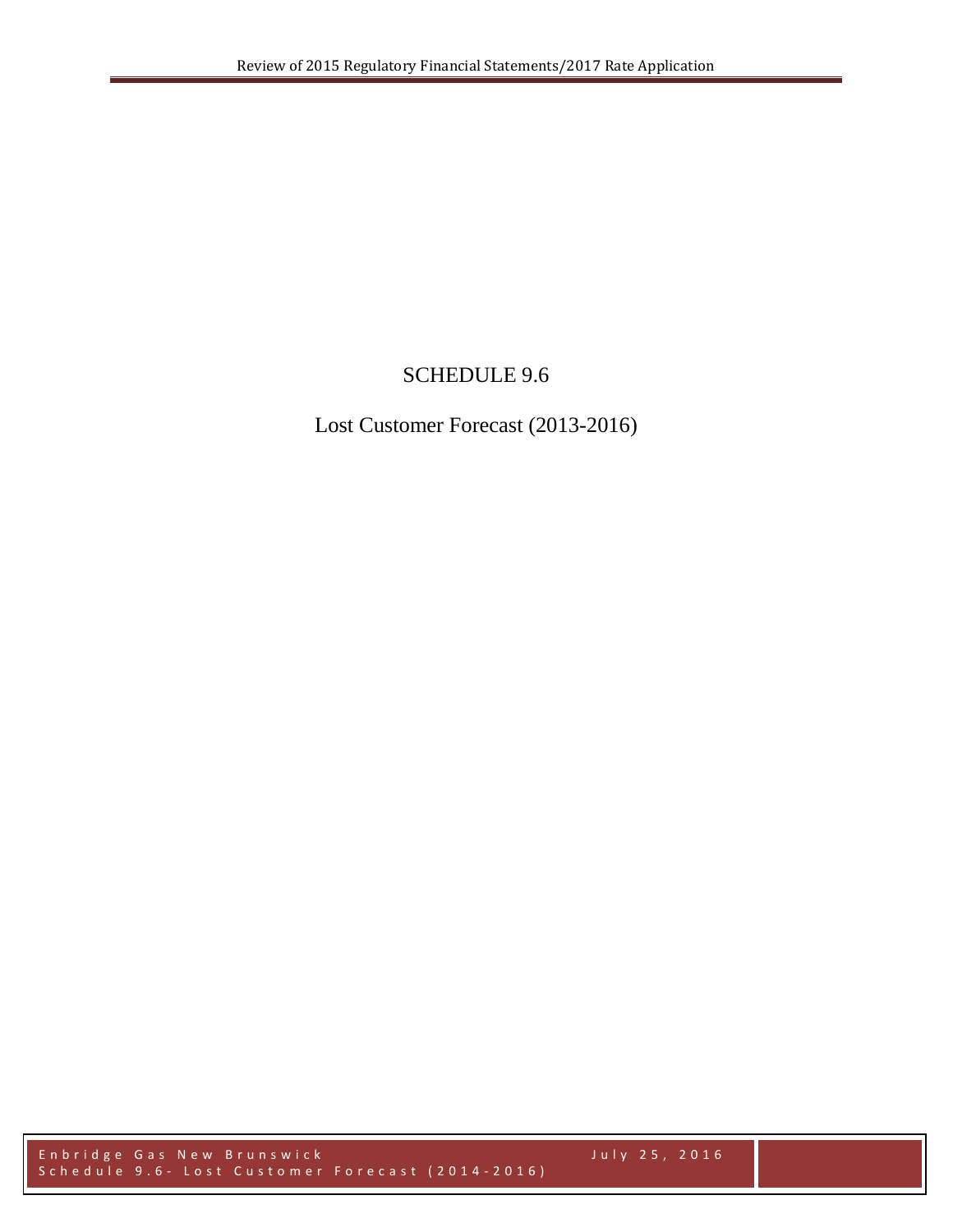1 Budget.The 2017 forecasted customer losses are based on the average customers lost in 2015 excluding those lost to propane. We have assumed that propane will be less threatening in 2017. For comparison, we have used the average for 2013, 2014. See the table below for the forecasted customer losses in the 2017

|                | Class      | <b>Average Customer Loss</b> | <b>Customer Loss Assumption in</b><br>2017 Budget |  |  |  |  |
|----------------|------------|------------------------------|---------------------------------------------------|--|--|--|--|
| $\overline{2}$ |            | (2013, 2014)                 |                                                   |  |  |  |  |
| 3              | SGS        | (102)                        | (92)                                              |  |  |  |  |
| 4              | <b>MGS</b> | (28)                         | (17)                                              |  |  |  |  |
|                | LGS        | 3)                           | 3                                                 |  |  |  |  |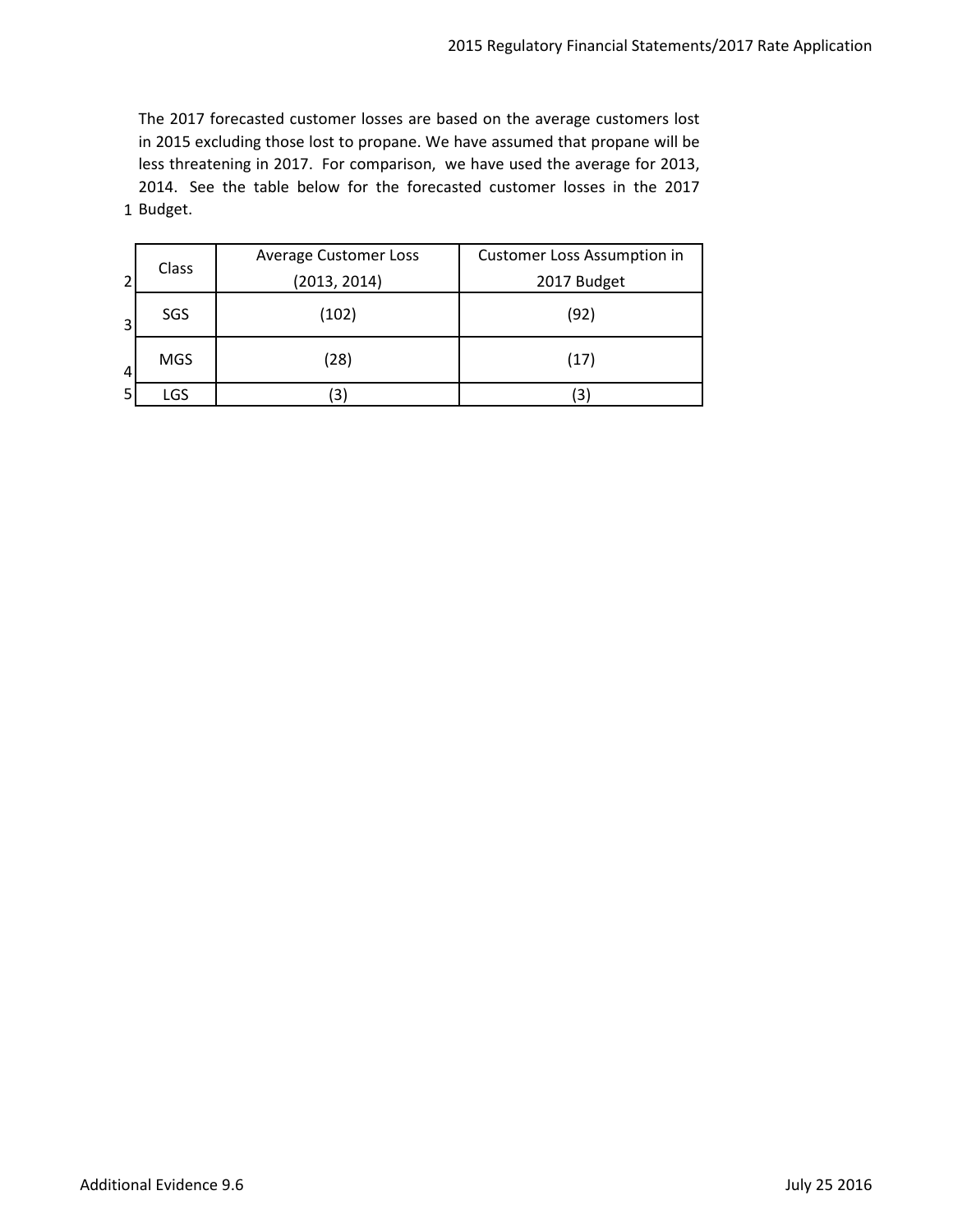## 1 **Table 1 - Lost Customer Forecast (2013-2016)**

|          | 2013 Actuals |       |                | 2014 Actuals |        |                | 2015 Actuals |        |                | 2016 YTD  |        |                |  |
|----------|--------------|-------|----------------|--------------|--------|----------------|--------------|--------|----------------|-----------|--------|----------------|--|
|          |              |       | <b>Net</b>     |              |        | <b>Net</b>     |              |        | <b>Net</b>     |           |        | <b>Net</b>     |  |
|          | Recovered    | Lost  | Recovered/Lost | Recovered    | Lost   | Recovered/Lost | Recovered    | Lost   | Recovered/Lost | Recovered | Lost   | Recovered/Lost |  |
| $4$ SGS  | 56           | $-72$ | $-16$          | 33           | $-131$ | $-98$          | 26           | $-238$ | $-212$         | 15        | -81    | -66            |  |
| 5 MGS    | 8            | $-24$ | $-16$          |              | $-32$  | $-26$          | 16           | $-134$ | $-118$         | 11        | $-150$ | -139           |  |
| 6LGS     |              | -2    |                |              |        |                |              | -15    | $-15$          |           | -11    | -10            |  |
| 7 CGS    |              |       |                |              |        |                |              |        |                |           |        |                |  |
| 8 ICGS   |              |       |                |              |        |                |              |        |                |           |        |                |  |
| $9$ OPS  |              |       |                |              |        |                |              |        |                |           |        |                |  |
| 10 Total | 68           | $-98$ | $-30$          | 39           | $-168$ | $-129$         | 42           | $-390$ | $-348$         | 28        | $-242$ | $-214$         |  |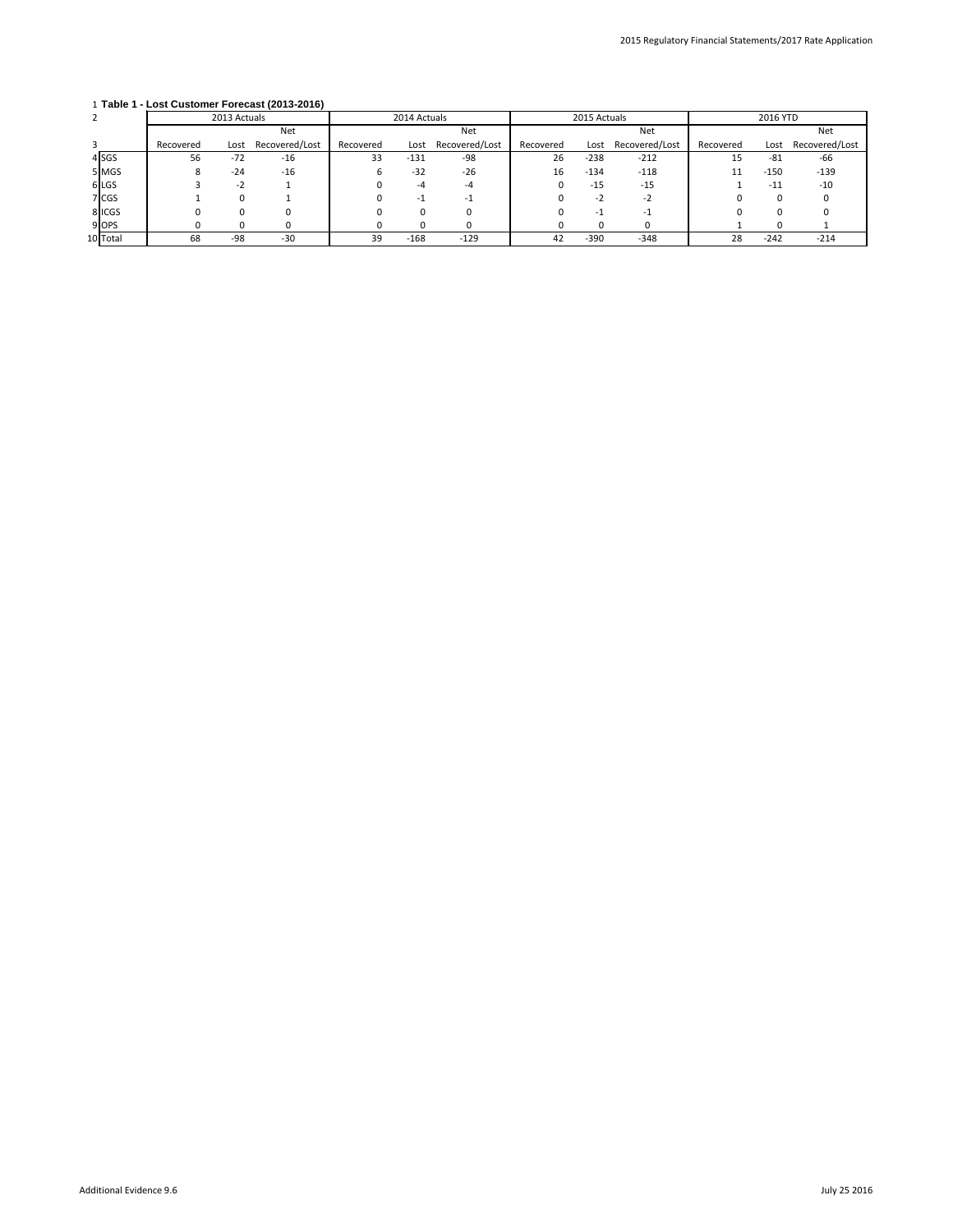### **Table 2 - Cumulative Lost 2013**

| $\overline{2}$ |                      | Jan                                    | Feb          | Mar         | Apr          | May   | Jun                 | Jul            | Aug         | Sep            | Oct    | Nov            | Dec              |
|----------------|----------------------|----------------------------------------|--------------|-------------|--------------|-------|---------------------|----------------|-------------|----------------|--------|----------------|------------------|
|                | $3$ SGS              | $-7$                                   | $-16$        | $-17$       | $-45$        | $-61$ | $-83$               | $-98$          | $-128$      | $-120$         | $-103$ | $-81$          | $-72$            |
|                | 4 MGS                | $-2$                                   | $-3$         | $-7$        | $-18$        | $-23$ | $-23$               | $-26$          | $-29$       | $-29$          | $-29$  | $-25$          | $-24$            |
|                | 5 LGS                | $-2$                                   | $-1$         | $-2$        | $-4$         | $-5$  | $-6$                | -8             | -8          | $-6$           | $-5$   | $-3$           | $-2$             |
|                | 6 CGS                | 0                                      | 0            | 0           | 0            | $-1$  | $-2$                | $-2$           | $-2$        | $-2$           | $-2$   | 0              | 0                |
|                | 7 ICGS               | 0                                      | 0            | 0           | 0            | 0     | $\mathbf 0$         | 0              | 0           | 0              | 0      | 0              | $\Omega$         |
|                | 8 OPS                | 0                                      | 0            | 0           | 0            | 0     | 0                   | 0              | $\mathbf 0$ | 0              | 0      | 0              | $\overline{0}$   |
|                | 9 Total              | $-11$                                  | $-20$        | $-26$       | $-67$        | $-90$ | $-114$              | $-134$         | $-167$      | $-157$         | $-139$ | $-109$         | $-98$            |
| 10             |                      |                                        |              |             |              |       |                     |                |             |                |        |                |                  |
|                | 11 Monthly Lost      |                                        |              |             |              |       |                     |                |             |                |        |                |                  |
| 12             |                      | Jan                                    | Feb          | Mar         | Apr          | May   | Jun                 | Jul            | Aug         | Sep            | Oct    | Nov            | Dec              |
|                | $13$ SGS             | $-7$                                   | $-9$         | $\text{-}1$ | $-28$        | $-16$ | $-22$               | $-15$          | $-30$       | 8              | 17     | 22             | 9                |
|                | 14 MGS               | $-2$                                   | $-1$         | $-4$        | $-11$        | $-5$  | $\mathbf 0$         | $-3$           | $-3$        | 0              | 0      | 4              |                  |
| $15$ LGS       |                      | $-2$                                   | $\mathbf{1}$ | $-1$        | $-2$         | $-1$  | $-1$                | $-2$           | 0           | $\overline{2}$ | 1      | $\overline{2}$ |                  |
|                | $16$ CGS             | 0                                      | 0            | $\pmb{0}$   | 0            | $-1$  | $-1$                | 0              | 0           | 0              | 0      | 2              | 0                |
|                | 17 ICGS              | 0                                      | 0            | 0           | 0            | 0     | 0                   | 0              | 0           | 0              | 0      | 0              | 0                |
|                | $18$ OPS             | 0                                      | 0            | 0           | 0            | 0     | $\mathbf 0$         | 0              | 0           | 0              | 0      | 0              | 0                |
|                | 19 Total             | $-11$                                  | $-9$         | $-6$        | $-41$        | $-23$ | $-24$               | $-20$          | $-33$       | 10             | 18     | 30             | 11               |
| 20             |                      |                                        |              |             |              |       |                     |                |             |                |        |                |                  |
|                |                      | 21 Table 3 - Cumulative Recovered 2013 |              |             |              |       |                     |                |             |                |        |                |                  |
| 22             |                      | Jan                                    | Feb          | Mar         | Apr          | May   | Jun                 | Jul            | Aug         | Sep            | Oct    | Nov            | Dec              |
|                | $23$ SGS             | 39                                     | 41           | 43          | 42           | 41    | 41                  | 40             | 40          | 45             | 48     | 54             | 56               |
|                | 24 MGS               | 3                                      | 8            | 3           | 3            | 4     | 4                   | 4              | 4           | 5              | 5      | 7              | 8                |
| $25$ LGS       |                      | 1                                      | 6            | 1           | 1            | 3     | 3                   | 2              | 1           | 1              | 2      | 3              |                  |
|                | $26$ CGS             | 0                                      | 1            | $\pmb{0}$   | $\mathbf{1}$ | 2     | 1                   | $\overline{2}$ | 1           | 1              | 1      | 1              |                  |
|                | 27 ICGS              | 0                                      | 0            | 0           | 0            | 0     | 0                   | 0              | 0           | 0              | 0      | 0              | $\Omega$         |
|                | $28$ OPS             | 0                                      | 0            | 0           | 0            | 0     | 0                   | 0              | 0           | 0              | 0      | 0              | $\Omega$         |
|                | 29 Total             | 43                                     | 56           | 47          | 47           | 50    | 49                  | 48             | 46          | 52             | 56     | 65             | 68               |
| 30             |                      |                                        |              |             |              |       |                     |                |             |                |        |                |                  |
|                | 31 Monthly Recovered |                                        |              |             |              |       |                     |                |             |                |        |                |                  |
| 32             |                      | Jan                                    | Feb          | Mar         | Apr          | May   | Jun                 | Jul            | Aug         | Sep            | Oct    | Nov            | Dec <sup>1</sup> |
|                | 33 SGS               | 39                                     |              | 2           | -1           | -1    |                     | -1             | 0           | Ь              |        | b              |                  |
|                | 34 MGS               | 3                                      | 5            | $-5$        | 0            |       | O                   | 0              | 0           | 1              | 0      | 2              |                  |
|                | $35$ LGS             |                                        | 5            | $-5$        | 0            | 2     | 0                   | $-1$           | $-1$        | 0              |        | 1              |                  |
|                | 36 CGS               | 0                                      |              | $-1$        | 1            |       | -1                  | 1              | $-1$        | 0              | 0      | 0              |                  |
|                | 37 ICGS              | 0                                      | 0            | $\pmb{0}$   | 0            | 0     | 0                   | 0              | 0           | 0              | 0      | 0              | 0                |
|                |                      |                                        |              |             |              |       |                     |                |             |                |        |                |                  |
|                | 38 OPS<br>39 Total   | 0<br>43                                | 0<br>13      | 0<br>-9     | 0            | 0     | 0<br>$^{\mbox{-}}1$ | 0              | 0<br>$-2$   | 0              | 0      | 0              | 0                |

Additional Evidence 9.6 July 25 2016

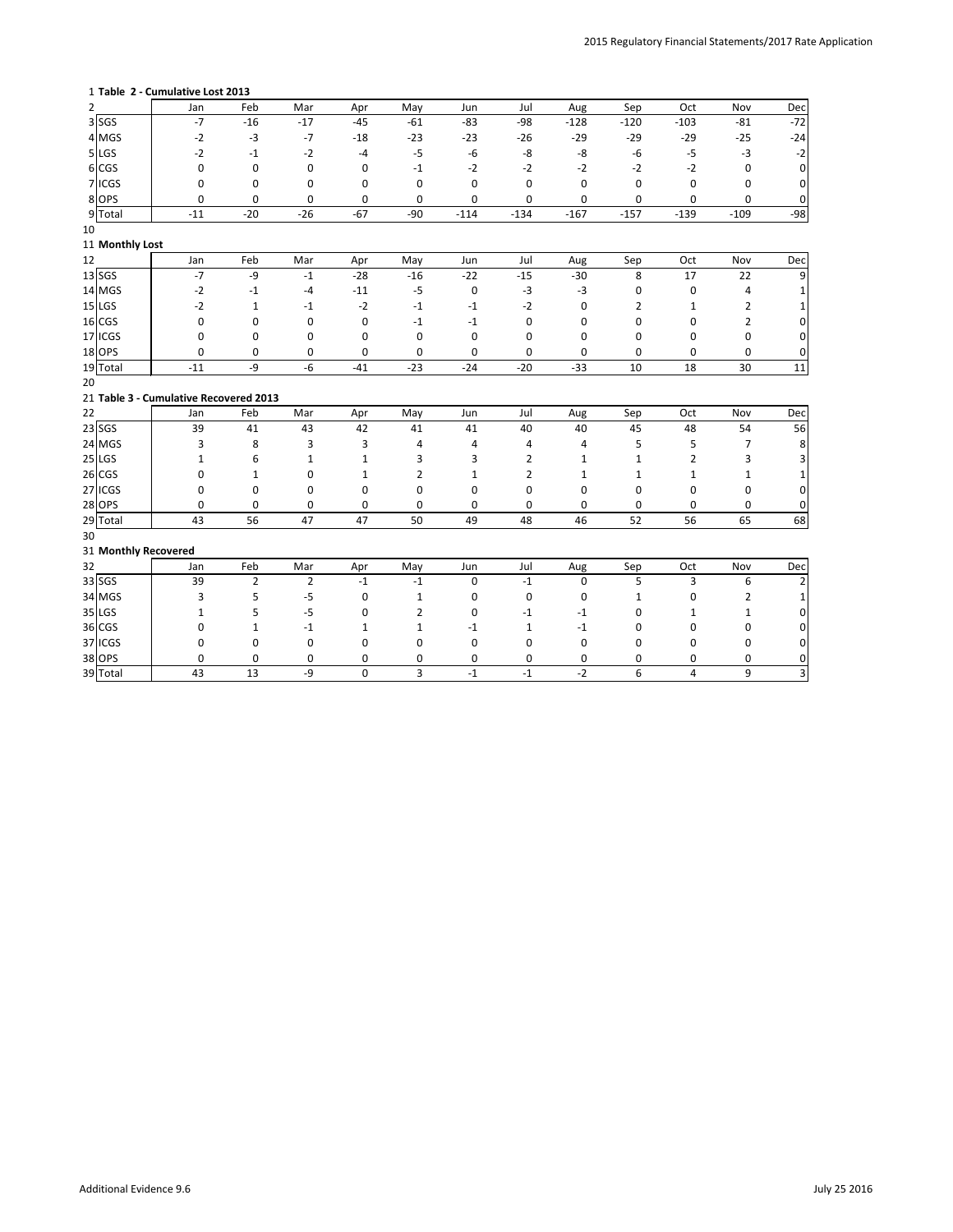### **Table 2 - Cumulative Lost 2014**

| Feb<br>Sep<br>Mar<br>May<br>Jul<br>Aug<br>Oct<br>Nov<br>2<br>Apr<br>Jun<br>Jan<br>$3$ SGS<br>$-29$<br>$-63$<br>$-100$<br>$-135$<br>$-155$<br>$-176$<br>$-178$<br>$-4$<br>$-16$<br>$-149$<br>$-152$<br>4 MGS<br>$-20$<br>$-5$<br>$-14$<br>$-39$<br>$-43$<br>$-43$<br>$-38$<br>$-35$<br>$-1$<br>$-1$<br>$-7$<br>$5$ LGS<br>$-3$<br>$-6$<br>$-5$<br>$-7$<br>$-5$<br>$-1$<br>$-1$<br>$-1$<br>$-4$<br>$-1$<br>-4<br>6 CGS<br>$-2$<br>0<br>0<br>0<br>$-1$<br>0<br>$-1$<br>$-1$<br>$-1$<br>0<br>0<br>7 ICGS<br>0<br>$\mathbf 0$<br>0<br>0<br>$\mathbf 0$<br>0<br>0<br>0<br>0<br>0<br>0<br>8 OPS<br>$-1$<br>0<br>$\mathbf 0$<br>0<br>0<br>0<br>$-1$<br>$-1$<br>$-1$<br>0<br>0<br>$-7$<br>$-36$<br>$-72$<br>$-204$<br>$-228$<br>$-221$<br>9 Total<br>$-19$<br>$-118$<br>$-160$<br>$-195$<br>$-191$<br>11 Monthly Lost<br>Feb<br>Jul<br>Sep<br>Oct<br>Mar<br>Apr<br>May<br>Jun<br>Aug<br>Nov<br>Jan<br>$-37$<br>$-12$<br>$-34$<br>$-35$<br>$-6$<br>$-21$<br>$-2$<br>26<br>$-13$<br>$-14$<br>$-4$<br>3<br>$-2$<br>$-7$<br>-6<br>$-19$<br>5<br>0<br>$-4$<br>$-4$<br>0<br>$-1$<br>$-3$<br>$\pmb{0}$<br>$-2$<br>$-2$<br>$\overline{2}$<br>0<br>0<br>0<br>2<br>$-1$<br>1<br>0<br>0<br>0<br>0<br>0<br>$-1$<br>0<br>$-1$<br>2<br>$-1$<br>0<br>0<br>0<br>$\mathbf 0$<br>0<br>$\mathbf 0$<br>0<br>0<br>0<br>0<br>0<br>0<br>0<br>0<br>$\mathbf 0$<br>0<br>0<br>$-1$<br>0<br>1<br>0<br>0<br>0<br>$-7$<br>$-12$<br>$-36$<br>$-46$<br>$-35$<br>$-9$<br>$\overline{7}$<br>$-17$<br>$-42$<br>$-24$<br>30<br>21 Table 3 - Cumulative Recovered 2014<br>Feb<br>Sep<br>Oct<br>Mar<br>May<br>Jun<br>Jul<br>Aug<br>Nov<br>Apr<br>Jan<br>18<br>17<br>19<br>22<br>21<br>23<br>23<br>24<br>28<br>30<br>20<br>$\overline{2}$<br>3<br>3<br>3<br>5<br>3<br>4<br>4<br>4<br>4<br>4<br>0<br>0<br>0<br>0<br>1<br>1<br>1<br>1<br>1<br>1<br>1<br>0<br>$\mathbf 0$<br>0<br>0<br>0<br>0<br>0<br>0<br>0<br>0<br>0<br>0<br>0<br>0<br>0<br>0<br>0<br>0<br>0<br>0<br>0<br>0<br>0<br>0<br>0<br>0<br>0<br>0<br>0<br>0<br>0<br>0<br>0<br>29 Total<br>20<br>20<br>22<br>23<br>26<br>26<br>28<br>29<br>33<br>36<br>28<br>31 Monthly Recovered<br>Feb<br>Mar<br>May<br>Jul<br>Sep<br>Oct<br>Nov<br>Apr<br>Jun<br>Aug<br>Jan<br>33 SGS<br>18<br>-1<br>2<br>-1<br>0<br>34 MGS<br>$\overline{2}$<br>0<br>0<br>$\mathbf{1}$<br>0<br>0<br>$\mathbf{1}$<br>1<br>0<br>0<br>0<br>$35$ LGS<br>0<br>0<br>0<br>0<br>0<br>0<br>0<br>0<br>0<br>0<br>$36$ CGS<br>0<br>0<br>0<br>0<br>0<br>0<br>0<br>0<br>0<br>0<br>0<br>37 ICGS<br>$\boldsymbol{0}$<br>$\pmb{0}$<br>$\pmb{0}$<br>0<br>0<br>0<br>0<br>0<br>0<br>0<br>0<br>38 OPS<br>$\mathbf 0$<br>$\pmb{0}$<br>0<br>0<br>0<br>0<br>0<br>0<br>0<br>0<br>0<br>39 Total<br>$\overline{2}$<br>$\overline{\mathbf{3}}$<br>$\pmb{0}$<br>$\overline{2}$<br>$\overline{3}$<br>20<br>$\pmb{0}$<br>$\mathbf{1}$<br>$\pmb{0}$<br>$\mathbf 1$<br>$\overline{4}$ |  |  |  |  |  |  |          |
|---------------------------------------------------------------------------------------------------------------------------------------------------------------------------------------------------------------------------------------------------------------------------------------------------------------------------------------------------------------------------------------------------------------------------------------------------------------------------------------------------------------------------------------------------------------------------------------------------------------------------------------------------------------------------------------------------------------------------------------------------------------------------------------------------------------------------------------------------------------------------------------------------------------------------------------------------------------------------------------------------------------------------------------------------------------------------------------------------------------------------------------------------------------------------------------------------------------------------------------------------------------------------------------------------------------------------------------------------------------------------------------------------------------------------------------------------------------------------------------------------------------------------------------------------------------------------------------------------------------------------------------------------------------------------------------------------------------------------------------------------------------------------------------------------------------------------------------------------------------------------------------------------------------------------------------------------------------------------------------------------------------------------------------------------------------------------------------------------------------------------------------------------------------------------------------------------------------------------------------------------------------------------------------------------------------------------------------------------------------------------------------------------------------------------------------------------------------------------------------------------------------------------------------------------------------------------------------------------------------------------------------------------------------------------------------------------------------------------------------------------------------------------------------------------------------------------------|--|--|--|--|--|--|----------|
|                                                                                                                                                                                                                                                                                                                                                                                                                                                                                                                                                                                                                                                                                                                                                                                                                                                                                                                                                                                                                                                                                                                                                                                                                                                                                                                                                                                                                                                                                                                                                                                                                                                                                                                                                                                                                                                                                                                                                                                                                                                                                                                                                                                                                                                                                                                                                                                                                                                                                                                                                                                                                                                                                                                                                                                                                                 |  |  |  |  |  |  | Dec      |
|                                                                                                                                                                                                                                                                                                                                                                                                                                                                                                                                                                                                                                                                                                                                                                                                                                                                                                                                                                                                                                                                                                                                                                                                                                                                                                                                                                                                                                                                                                                                                                                                                                                                                                                                                                                                                                                                                                                                                                                                                                                                                                                                                                                                                                                                                                                                                                                                                                                                                                                                                                                                                                                                                                                                                                                                                                 |  |  |  |  |  |  | $-131$   |
|                                                                                                                                                                                                                                                                                                                                                                                                                                                                                                                                                                                                                                                                                                                                                                                                                                                                                                                                                                                                                                                                                                                                                                                                                                                                                                                                                                                                                                                                                                                                                                                                                                                                                                                                                                                                                                                                                                                                                                                                                                                                                                                                                                                                                                                                                                                                                                                                                                                                                                                                                                                                                                                                                                                                                                                                                                 |  |  |  |  |  |  | $-32$    |
| 10<br>12<br>$13$ SGS<br>14 MGS<br>$15$ LGS<br>$16$ CGS<br>17 ICGS<br>$18$ OPS<br>19 Total<br>20<br>22<br>$23$ SGS<br>24 MGS<br>$25$ LGS<br>$26$ CGS<br>27 ICGS<br>$28$ OPS<br>30<br>32                                                                                                                                                                                                                                                                                                                                                                                                                                                                                                                                                                                                                                                                                                                                                                                                                                                                                                                                                                                                                                                                                                                                                                                                                                                                                                                                                                                                                                                                                                                                                                                                                                                                                                                                                                                                                                                                                                                                                                                                                                                                                                                                                                                                                                                                                                                                                                                                                                                                                                                                                                                                                                          |  |  |  |  |  |  | $-4$     |
|                                                                                                                                                                                                                                                                                                                                                                                                                                                                                                                                                                                                                                                                                                                                                                                                                                                                                                                                                                                                                                                                                                                                                                                                                                                                                                                                                                                                                                                                                                                                                                                                                                                                                                                                                                                                                                                                                                                                                                                                                                                                                                                                                                                                                                                                                                                                                                                                                                                                                                                                                                                                                                                                                                                                                                                                                                 |  |  |  |  |  |  | -1       |
|                                                                                                                                                                                                                                                                                                                                                                                                                                                                                                                                                                                                                                                                                                                                                                                                                                                                                                                                                                                                                                                                                                                                                                                                                                                                                                                                                                                                                                                                                                                                                                                                                                                                                                                                                                                                                                                                                                                                                                                                                                                                                                                                                                                                                                                                                                                                                                                                                                                                                                                                                                                                                                                                                                                                                                                                                                 |  |  |  |  |  |  | 0        |
|                                                                                                                                                                                                                                                                                                                                                                                                                                                                                                                                                                                                                                                                                                                                                                                                                                                                                                                                                                                                                                                                                                                                                                                                                                                                                                                                                                                                                                                                                                                                                                                                                                                                                                                                                                                                                                                                                                                                                                                                                                                                                                                                                                                                                                                                                                                                                                                                                                                                                                                                                                                                                                                                                                                                                                                                                                 |  |  |  |  |  |  | 0        |
|                                                                                                                                                                                                                                                                                                                                                                                                                                                                                                                                                                                                                                                                                                                                                                                                                                                                                                                                                                                                                                                                                                                                                                                                                                                                                                                                                                                                                                                                                                                                                                                                                                                                                                                                                                                                                                                                                                                                                                                                                                                                                                                                                                                                                                                                                                                                                                                                                                                                                                                                                                                                                                                                                                                                                                                                                                 |  |  |  |  |  |  | $-168$   |
|                                                                                                                                                                                                                                                                                                                                                                                                                                                                                                                                                                                                                                                                                                                                                                                                                                                                                                                                                                                                                                                                                                                                                                                                                                                                                                                                                                                                                                                                                                                                                                                                                                                                                                                                                                                                                                                                                                                                                                                                                                                                                                                                                                                                                                                                                                                                                                                                                                                                                                                                                                                                                                                                                                                                                                                                                                 |  |  |  |  |  |  |          |
|                                                                                                                                                                                                                                                                                                                                                                                                                                                                                                                                                                                                                                                                                                                                                                                                                                                                                                                                                                                                                                                                                                                                                                                                                                                                                                                                                                                                                                                                                                                                                                                                                                                                                                                                                                                                                                                                                                                                                                                                                                                                                                                                                                                                                                                                                                                                                                                                                                                                                                                                                                                                                                                                                                                                                                                                                                 |  |  |  |  |  |  |          |
|                                                                                                                                                                                                                                                                                                                                                                                                                                                                                                                                                                                                                                                                                                                                                                                                                                                                                                                                                                                                                                                                                                                                                                                                                                                                                                                                                                                                                                                                                                                                                                                                                                                                                                                                                                                                                                                                                                                                                                                                                                                                                                                                                                                                                                                                                                                                                                                                                                                                                                                                                                                                                                                                                                                                                                                                                                 |  |  |  |  |  |  | Dec      |
|                                                                                                                                                                                                                                                                                                                                                                                                                                                                                                                                                                                                                                                                                                                                                                                                                                                                                                                                                                                                                                                                                                                                                                                                                                                                                                                                                                                                                                                                                                                                                                                                                                                                                                                                                                                                                                                                                                                                                                                                                                                                                                                                                                                                                                                                                                                                                                                                                                                                                                                                                                                                                                                                                                                                                                                                                                 |  |  |  |  |  |  | 21       |
|                                                                                                                                                                                                                                                                                                                                                                                                                                                                                                                                                                                                                                                                                                                                                                                                                                                                                                                                                                                                                                                                                                                                                                                                                                                                                                                                                                                                                                                                                                                                                                                                                                                                                                                                                                                                                                                                                                                                                                                                                                                                                                                                                                                                                                                                                                                                                                                                                                                                                                                                                                                                                                                                                                                                                                                                                                 |  |  |  |  |  |  | 3        |
|                                                                                                                                                                                                                                                                                                                                                                                                                                                                                                                                                                                                                                                                                                                                                                                                                                                                                                                                                                                                                                                                                                                                                                                                                                                                                                                                                                                                                                                                                                                                                                                                                                                                                                                                                                                                                                                                                                                                                                                                                                                                                                                                                                                                                                                                                                                                                                                                                                                                                                                                                                                                                                                                                                                                                                                                                                 |  |  |  |  |  |  | -1       |
|                                                                                                                                                                                                                                                                                                                                                                                                                                                                                                                                                                                                                                                                                                                                                                                                                                                                                                                                                                                                                                                                                                                                                                                                                                                                                                                                                                                                                                                                                                                                                                                                                                                                                                                                                                                                                                                                                                                                                                                                                                                                                                                                                                                                                                                                                                                                                                                                                                                                                                                                                                                                                                                                                                                                                                                                                                 |  |  |  |  |  |  | $\Omega$ |
|                                                                                                                                                                                                                                                                                                                                                                                                                                                                                                                                                                                                                                                                                                                                                                                                                                                                                                                                                                                                                                                                                                                                                                                                                                                                                                                                                                                                                                                                                                                                                                                                                                                                                                                                                                                                                                                                                                                                                                                                                                                                                                                                                                                                                                                                                                                                                                                                                                                                                                                                                                                                                                                                                                                                                                                                                                 |  |  |  |  |  |  | 0        |
|                                                                                                                                                                                                                                                                                                                                                                                                                                                                                                                                                                                                                                                                                                                                                                                                                                                                                                                                                                                                                                                                                                                                                                                                                                                                                                                                                                                                                                                                                                                                                                                                                                                                                                                                                                                                                                                                                                                                                                                                                                                                                                                                                                                                                                                                                                                                                                                                                                                                                                                                                                                                                                                                                                                                                                                                                                 |  |  |  |  |  |  | 0        |
|                                                                                                                                                                                                                                                                                                                                                                                                                                                                                                                                                                                                                                                                                                                                                                                                                                                                                                                                                                                                                                                                                                                                                                                                                                                                                                                                                                                                                                                                                                                                                                                                                                                                                                                                                                                                                                                                                                                                                                                                                                                                                                                                                                                                                                                                                                                                                                                                                                                                                                                                                                                                                                                                                                                                                                                                                                 |  |  |  |  |  |  | 23       |
|                                                                                                                                                                                                                                                                                                                                                                                                                                                                                                                                                                                                                                                                                                                                                                                                                                                                                                                                                                                                                                                                                                                                                                                                                                                                                                                                                                                                                                                                                                                                                                                                                                                                                                                                                                                                                                                                                                                                                                                                                                                                                                                                                                                                                                                                                                                                                                                                                                                                                                                                                                                                                                                                                                                                                                                                                                 |  |  |  |  |  |  |          |
|                                                                                                                                                                                                                                                                                                                                                                                                                                                                                                                                                                                                                                                                                                                                                                                                                                                                                                                                                                                                                                                                                                                                                                                                                                                                                                                                                                                                                                                                                                                                                                                                                                                                                                                                                                                                                                                                                                                                                                                                                                                                                                                                                                                                                                                                                                                                                                                                                                                                                                                                                                                                                                                                                                                                                                                                                                 |  |  |  |  |  |  |          |
|                                                                                                                                                                                                                                                                                                                                                                                                                                                                                                                                                                                                                                                                                                                                                                                                                                                                                                                                                                                                                                                                                                                                                                                                                                                                                                                                                                                                                                                                                                                                                                                                                                                                                                                                                                                                                                                                                                                                                                                                                                                                                                                                                                                                                                                                                                                                                                                                                                                                                                                                                                                                                                                                                                                                                                                                                                 |  |  |  |  |  |  | Dec      |
|                                                                                                                                                                                                                                                                                                                                                                                                                                                                                                                                                                                                                                                                                                                                                                                                                                                                                                                                                                                                                                                                                                                                                                                                                                                                                                                                                                                                                                                                                                                                                                                                                                                                                                                                                                                                                                                                                                                                                                                                                                                                                                                                                                                                                                                                                                                                                                                                                                                                                                                                                                                                                                                                                                                                                                                                                                 |  |  |  |  |  |  | 33       |
|                                                                                                                                                                                                                                                                                                                                                                                                                                                                                                                                                                                                                                                                                                                                                                                                                                                                                                                                                                                                                                                                                                                                                                                                                                                                                                                                                                                                                                                                                                                                                                                                                                                                                                                                                                                                                                                                                                                                                                                                                                                                                                                                                                                                                                                                                                                                                                                                                                                                                                                                                                                                                                                                                                                                                                                                                                 |  |  |  |  |  |  | 6        |
|                                                                                                                                                                                                                                                                                                                                                                                                                                                                                                                                                                                                                                                                                                                                                                                                                                                                                                                                                                                                                                                                                                                                                                                                                                                                                                                                                                                                                                                                                                                                                                                                                                                                                                                                                                                                                                                                                                                                                                                                                                                                                                                                                                                                                                                                                                                                                                                                                                                                                                                                                                                                                                                                                                                                                                                                                                 |  |  |  |  |  |  | 0        |
|                                                                                                                                                                                                                                                                                                                                                                                                                                                                                                                                                                                                                                                                                                                                                                                                                                                                                                                                                                                                                                                                                                                                                                                                                                                                                                                                                                                                                                                                                                                                                                                                                                                                                                                                                                                                                                                                                                                                                                                                                                                                                                                                                                                                                                                                                                                                                                                                                                                                                                                                                                                                                                                                                                                                                                                                                                 |  |  |  |  |  |  | 0        |
|                                                                                                                                                                                                                                                                                                                                                                                                                                                                                                                                                                                                                                                                                                                                                                                                                                                                                                                                                                                                                                                                                                                                                                                                                                                                                                                                                                                                                                                                                                                                                                                                                                                                                                                                                                                                                                                                                                                                                                                                                                                                                                                                                                                                                                                                                                                                                                                                                                                                                                                                                                                                                                                                                                                                                                                                                                 |  |  |  |  |  |  | $\Omega$ |
|                                                                                                                                                                                                                                                                                                                                                                                                                                                                                                                                                                                                                                                                                                                                                                                                                                                                                                                                                                                                                                                                                                                                                                                                                                                                                                                                                                                                                                                                                                                                                                                                                                                                                                                                                                                                                                                                                                                                                                                                                                                                                                                                                                                                                                                                                                                                                                                                                                                                                                                                                                                                                                                                                                                                                                                                                                 |  |  |  |  |  |  | 0        |
|                                                                                                                                                                                                                                                                                                                                                                                                                                                                                                                                                                                                                                                                                                                                                                                                                                                                                                                                                                                                                                                                                                                                                                                                                                                                                                                                                                                                                                                                                                                                                                                                                                                                                                                                                                                                                                                                                                                                                                                                                                                                                                                                                                                                                                                                                                                                                                                                                                                                                                                                                                                                                                                                                                                                                                                                                                 |  |  |  |  |  |  | 39       |
|                                                                                                                                                                                                                                                                                                                                                                                                                                                                                                                                                                                                                                                                                                                                                                                                                                                                                                                                                                                                                                                                                                                                                                                                                                                                                                                                                                                                                                                                                                                                                                                                                                                                                                                                                                                                                                                                                                                                                                                                                                                                                                                                                                                                                                                                                                                                                                                                                                                                                                                                                                                                                                                                                                                                                                                                                                 |  |  |  |  |  |  |          |
|                                                                                                                                                                                                                                                                                                                                                                                                                                                                                                                                                                                                                                                                                                                                                                                                                                                                                                                                                                                                                                                                                                                                                                                                                                                                                                                                                                                                                                                                                                                                                                                                                                                                                                                                                                                                                                                                                                                                                                                                                                                                                                                                                                                                                                                                                                                                                                                                                                                                                                                                                                                                                                                                                                                                                                                                                                 |  |  |  |  |  |  |          |
|                                                                                                                                                                                                                                                                                                                                                                                                                                                                                                                                                                                                                                                                                                                                                                                                                                                                                                                                                                                                                                                                                                                                                                                                                                                                                                                                                                                                                                                                                                                                                                                                                                                                                                                                                                                                                                                                                                                                                                                                                                                                                                                                                                                                                                                                                                                                                                                                                                                                                                                                                                                                                                                                                                                                                                                                                                 |  |  |  |  |  |  | Dec      |
|                                                                                                                                                                                                                                                                                                                                                                                                                                                                                                                                                                                                                                                                                                                                                                                                                                                                                                                                                                                                                                                                                                                                                                                                                                                                                                                                                                                                                                                                                                                                                                                                                                                                                                                                                                                                                                                                                                                                                                                                                                                                                                                                                                                                                                                                                                                                                                                                                                                                                                                                                                                                                                                                                                                                                                                                                                 |  |  |  |  |  |  |          |
|                                                                                                                                                                                                                                                                                                                                                                                                                                                                                                                                                                                                                                                                                                                                                                                                                                                                                                                                                                                                                                                                                                                                                                                                                                                                                                                                                                                                                                                                                                                                                                                                                                                                                                                                                                                                                                                                                                                                                                                                                                                                                                                                                                                                                                                                                                                                                                                                                                                                                                                                                                                                                                                                                                                                                                                                                                 |  |  |  |  |  |  |          |
|                                                                                                                                                                                                                                                                                                                                                                                                                                                                                                                                                                                                                                                                                                                                                                                                                                                                                                                                                                                                                                                                                                                                                                                                                                                                                                                                                                                                                                                                                                                                                                                                                                                                                                                                                                                                                                                                                                                                                                                                                                                                                                                                                                                                                                                                                                                                                                                                                                                                                                                                                                                                                                                                                                                                                                                                                                 |  |  |  |  |  |  |          |
|                                                                                                                                                                                                                                                                                                                                                                                                                                                                                                                                                                                                                                                                                                                                                                                                                                                                                                                                                                                                                                                                                                                                                                                                                                                                                                                                                                                                                                                                                                                                                                                                                                                                                                                                                                                                                                                                                                                                                                                                                                                                                                                                                                                                                                                                                                                                                                                                                                                                                                                                                                                                                                                                                                                                                                                                                                 |  |  |  |  |  |  | 0        |
|                                                                                                                                                                                                                                                                                                                                                                                                                                                                                                                                                                                                                                                                                                                                                                                                                                                                                                                                                                                                                                                                                                                                                                                                                                                                                                                                                                                                                                                                                                                                                                                                                                                                                                                                                                                                                                                                                                                                                                                                                                                                                                                                                                                                                                                                                                                                                                                                                                                                                                                                                                                                                                                                                                                                                                                                                                 |  |  |  |  |  |  | 0        |
|                                                                                                                                                                                                                                                                                                                                                                                                                                                                                                                                                                                                                                                                                                                                                                                                                                                                                                                                                                                                                                                                                                                                                                                                                                                                                                                                                                                                                                                                                                                                                                                                                                                                                                                                                                                                                                                                                                                                                                                                                                                                                                                                                                                                                                                                                                                                                                                                                                                                                                                                                                                                                                                                                                                                                                                                                                 |  |  |  |  |  |  | 0        |
|                                                                                                                                                                                                                                                                                                                                                                                                                                                                                                                                                                                                                                                                                                                                                                                                                                                                                                                                                                                                                                                                                                                                                                                                                                                                                                                                                                                                                                                                                                                                                                                                                                                                                                                                                                                                                                                                                                                                                                                                                                                                                                                                                                                                                                                                                                                                                                                                                                                                                                                                                                                                                                                                                                                                                                                                                                 |  |  |  |  |  |  | 3        |

Additional Evidence 9.6 July 25 2016

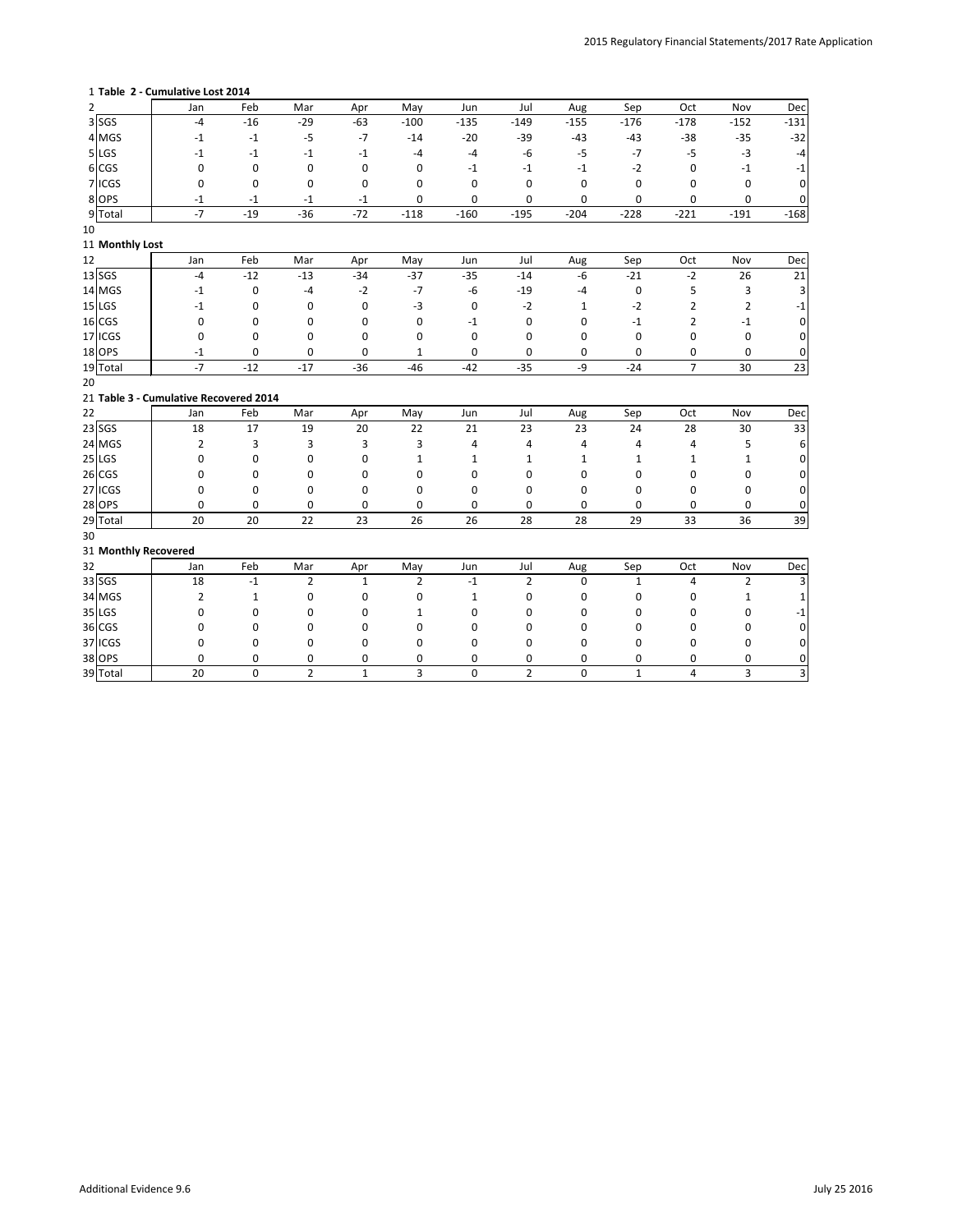### **Table 2 - Cumulative Lost 2015**

| $\overline{2}$ |                      | Jan                                    | Feb          | Mar   | Apr          | May            | Jun                        | Jul               | Aug            | Sep            | Oct            | Nov    | Dec    |
|----------------|----------------------|----------------------------------------|--------------|-------|--------------|----------------|----------------------------|-------------------|----------------|----------------|----------------|--------|--------|
|                | $3$ SGS              | $-9$                                   | $-18$        | $-37$ | $-84$        | $-98$          | $-140$                     | $-192$            | $-209$         | $-226$         | $-201$         | $-222$ | $-238$ |
|                | 4 MGS                | -4                                     | $-7$         | $-12$ | $-22$        | $-31$          | $-42$                      | $-54$             | $-76$          | $-94$          | $-105$         | $-120$ | $-134$ |
|                | $5$ LGS              | 0                                      | $-3$         | $-5$  | $-5$         | -8             | -8                         | $-11$             | $-12$          | $-15$          | $-13$          | $-10$  | $-15$  |
|                | 6 CGS                | 0                                      | 0            | 0     | 0            | 0              | 0                          | 0                 | 0              | 0              | $-1$           | $-1$   | $-2$   |
|                | 7 ICGS               | $-1$                                   | -1           | $-1$  | $-1$         | -1             | $-1$                       | $-1$              | $-1$           | $-1$           | $-1$           | $-1$   | $-1$   |
|                | 8 OPS                | $-1$                                   | $-1$         | -1    | $-1$         | $-1$           | $\mathbf 0$                | 0                 | 0              | 0              | 0              | 0      | 0      |
|                | 9 Total              | $-15$                                  | $-30$        | $-56$ | $-113$       | $-139$         | $-191$                     | $-258$            | $-298$         | $-336$         | $-321$         | $-354$ | $-390$ |
| 10             |                      |                                        |              |       |              |                |                            |                   |                |                |                |        |        |
|                | 11 Monthly Lost      |                                        |              |       |              |                |                            |                   |                |                |                |        |        |
| 12             |                      | Jan                                    | Feb          | Mar   | Apr          | May            | Jun                        | Jul               | Aug            | Sep            | Oct            | Nov    | Dec    |
|                | $13$ SGS             | $-9$                                   | -9           | $-19$ | $-47$        | $-14$          | $-42$                      | $-52$             | $-17$          | $-17$          | 25             | $-21$  | $-16$  |
|                | 14 MGS               | -4                                     | $-3$         | $-5$  | $-10$        | -9             | $-11$                      | $-12$             | $-22$          | $-18$          | $-11$          | $-15$  | $-14$  |
|                | $15$ LGS             | 0                                      | -3           | $-2$  | 0            | $-3$           | 0                          | $-3$              | $-1$           | $-3$           | $\overline{2}$ | 3      | $-5$   |
|                | $16$ CGS             | 0                                      | 0            | 0     | 0            | 0              | 0                          | 0                 | 0              | 0              | $^{\rm -1}$    | 0      | $-1$   |
|                | 17 ICGS              | $-1$                                   | 0            | 0     | 0            | 0              | 0                          | 0                 | 0              | 0              | 0              | 0      | 0      |
|                | $18$ OPS             | $-1$                                   | 0            | 0     | 0            | 0              | 1                          | 0                 | 0              | 0              | 0              | 0      | 0      |
|                | 19 Total             | $-15$                                  | $-15$        | $-26$ | $-57$        | $-26$          | $-52$                      | $-67$             | $-40$          | $-38$          | 15             | $-33$  | $-36$  |
| 20             |                      |                                        |              |       |              |                |                            |                   |                |                |                |        |        |
|                |                      | 21 Table 3 - Cumulative Recovered 2015 |              |       |              |                |                            |                   |                |                |                |        |        |
| 22             |                      | Jan                                    | Feb          | Mar   | Apr          | May            | Jun                        | Jul               | Aug            | Sep            | Oct            | Nov    | Dec    |
|                | $23$ SGS             | 12                                     | 12           | 13    | 18           | 19             | 19                         | 18                | 17             | 18             | 23             | 25     | 26     |
|                | 24 MGS               | 1                                      | 4            | 8     | 9            | 8              | 7                          | 7                 | 10             | 11             | 17             | 17     | 16     |
|                | $25$ LGS             | 0                                      | 0            | 0     | 0            | 0              | 0                          | 0                 | 0              | 0              | 0              | 2      | 0      |
|                | $26$ CGS             | 0                                      | 0            | 0     | 0            | 0              | 0                          | 0                 | 0              | 0              | 0              | 0      | 0      |
|                | 27 ICGS              | 0                                      | 0            | 0     | 0            | 0              | 0                          | 0                 | 0              | 0              | 0              | 0      | 0      |
|                | $28$ OPS             | 0                                      | 0            | 0     | 0            | $\overline{2}$ | 2                          | 2                 | $\overline{2}$ | 2              | 0              | 0      | 0      |
|                | 29 Total             | 13                                     | 16           | 21    | 27           | 29             | 28                         | 27                | 29             | 31             | 40             | 44     | 42     |
| 30             |                      |                                        |              |       |              |                |                            |                   |                |                |                |        |        |
|                | 31 Monthly Recovered |                                        |              |       |              |                |                            |                   |                |                |                |        |        |
| 32             |                      | Jan                                    | Feb          | Mar   | Apr          | May            | Jun                        | Jul               | Aug            | Sep            | Oct            | Nov    | Dec    |
|                | 33 SGS               | 12                                     |              |       | 5            |                | 0                          | -1                | -1             |                |                |        |        |
|                | 34 MGS               | $\mathbf 1$                            |              | 4     | $\mathbf{1}$ | -1             | $\textbf{-1}$              | 0                 | 3              | 1              | 6              | 0      | -1     |
|                | $35$ LGS             | 0                                      | 0            | 0     | 0            | 0              | 0                          | 0                 | 0              | 0              | 0              | 2      | -2     |
|                | $36$ CGS             | 0                                      | 0            | 0     | 0            | 0              | 0                          | 0                 | 0              | 0              | 0              | 0      | 0      |
|                | 37 ICGS              | 0                                      | 0            | 0     | 0            | 0              | 0                          | 0                 | 0              | 0              | 0              | 0      | 0      |
|                | 38 OPS               | 0                                      | 0            | 0     | 0            | $\overline{2}$ | 0                          | 0                 | 0              | 0              | $-2$           | 0      | 0      |
|                | 39 Total             | 13                                     | $\mathbf{3}$ | 5     | 6            | $\overline{2}$ | $\textnormal{\texttt{-1}}$ | $\textnormal{-1}$ | $\overline{2}$ | $\overline{2}$ | $\overline{9}$ | 4      | $-2$   |

Additional Evidence 9.6 July 25 2016